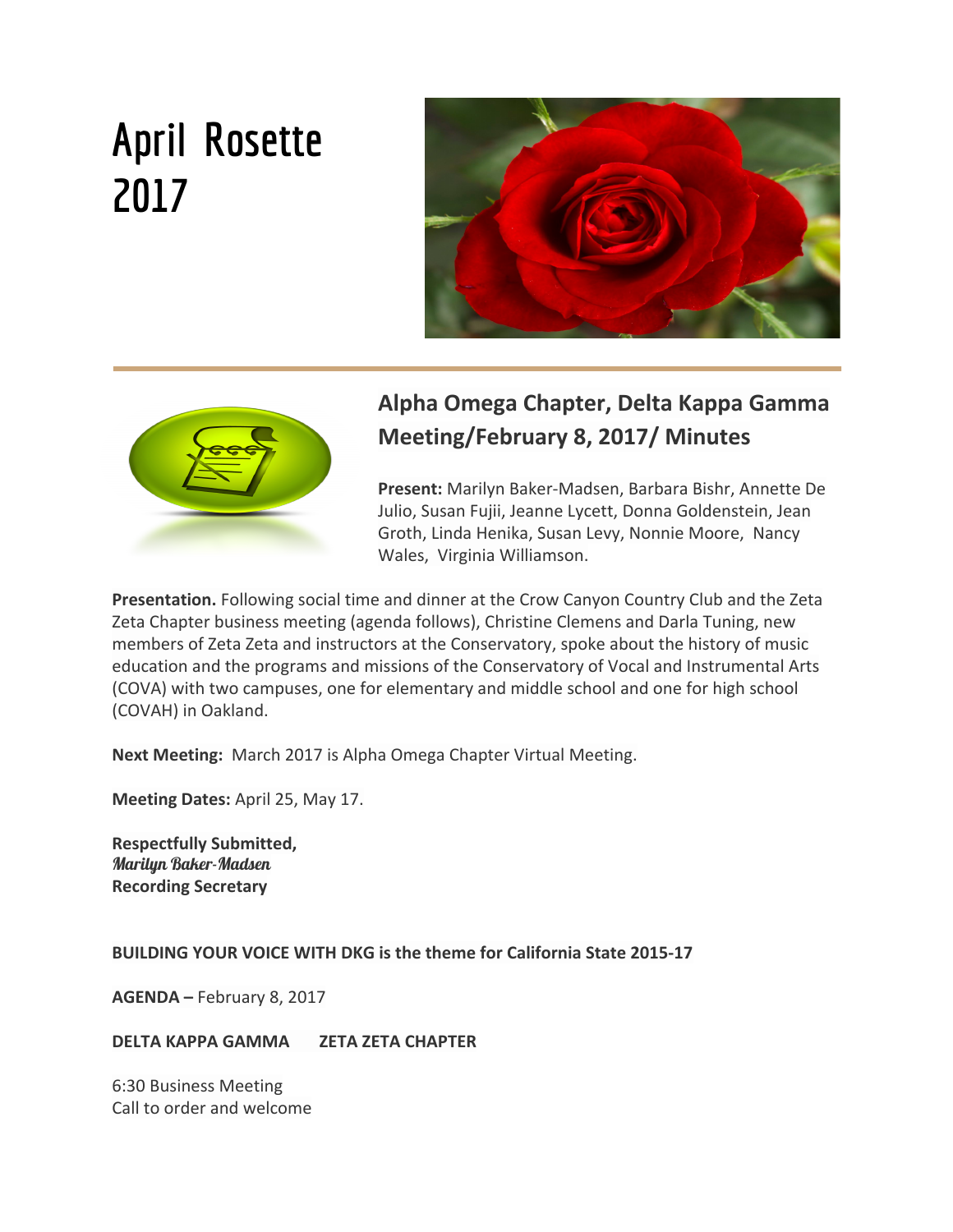Attendance – members and guests (Welcome Alpha Omega Chapter) Approval of minutes – January 12, 2017

#### **SOCIETY BUSINESS**

Treasurer's report – budget and dues collection Communication and Marketing Membership Newsletter Website and Directory Correspondence

#### **SOCIETY MISSION AND PURPOSES**

Educational Excellence – Programs for the Year Update Educational Law/Policy

#### **PROGRAM OF WORK**

Two Bucks a Book Backpacks Professional Library Shepherd's Gate T.H.A.T. Hours Hospitality and Opportunity Drawing Opportunity to Volunteer





# **April Treasurer's Report**

| \$4773.78 |
|-----------|
| 0.00      |
| 430.00    |
| \$5203.78 |
|           |

Respectfully submitted, Nonnie Moore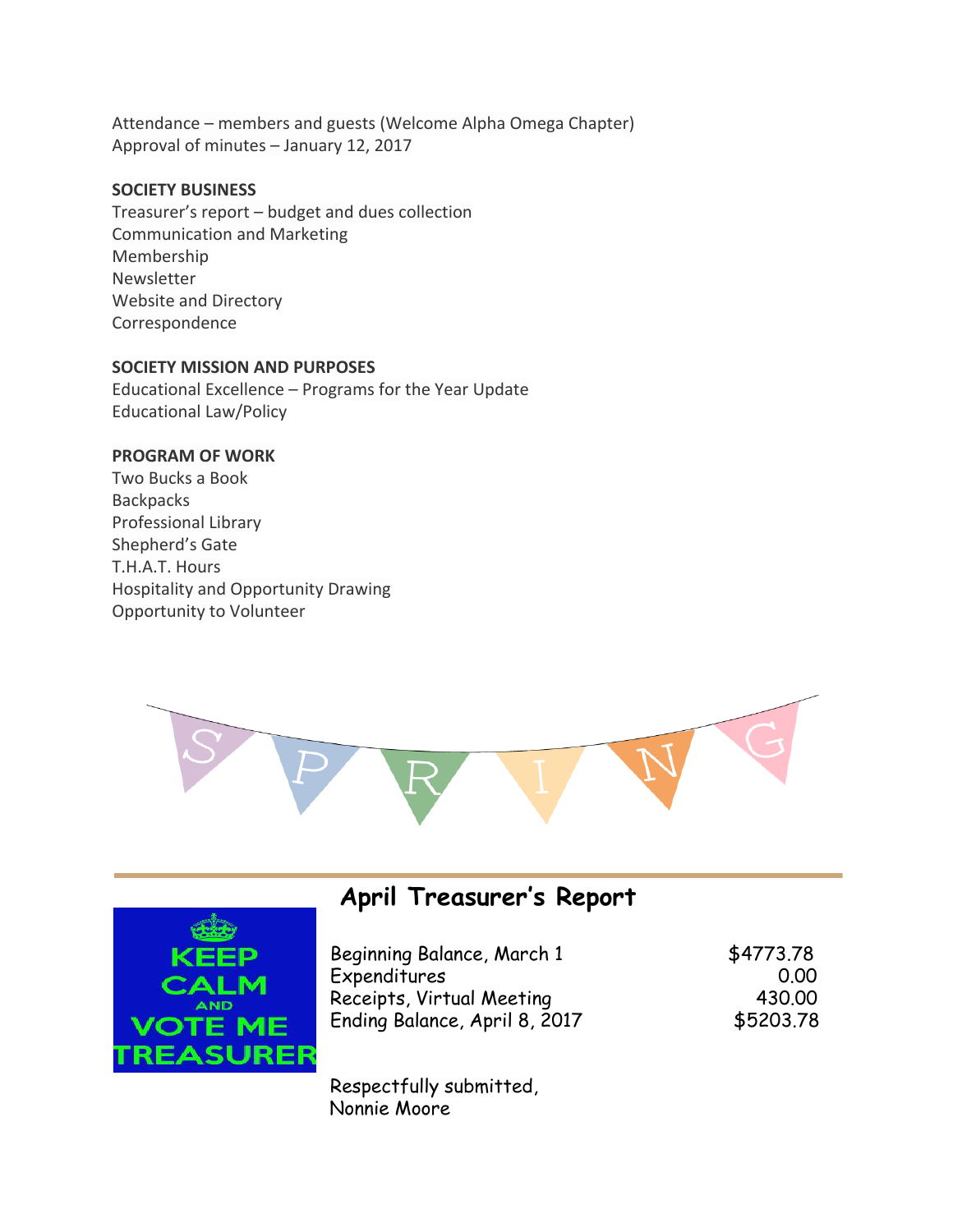

# **The Treasury Needs YOUR Help!**

Alexander Hamilton would write a very eloquent plea here, but I shall merely state the case.

- ❖ In January we voted to allocate the proceeds from the Virtual Meeting to a \$1000 scholarship in the Hayward Public Library's the Career Online High School Program.
- ❖ We have 41 Alpha Omega members. If each were to donate their \$25, we would raise \$1025.
- ❖ To date, the Treasurer has received \$455.
- ❖ If we are to be able to honor our other scholarships of \$1000 (new teacher) and 3x\$300 (classroom teachers), we will need 100% participation for the Virtual Meeting!

You have two options to donate:

- 1. Bring your donation to the April 25 meeting.
- 2. For the 20 or so members who do not attend the meetings, please immediately send your check for \$25 to:

Nonnie Moore 3309 Streamside Circle #303 Pleasanton, CA 94588

Thank you!

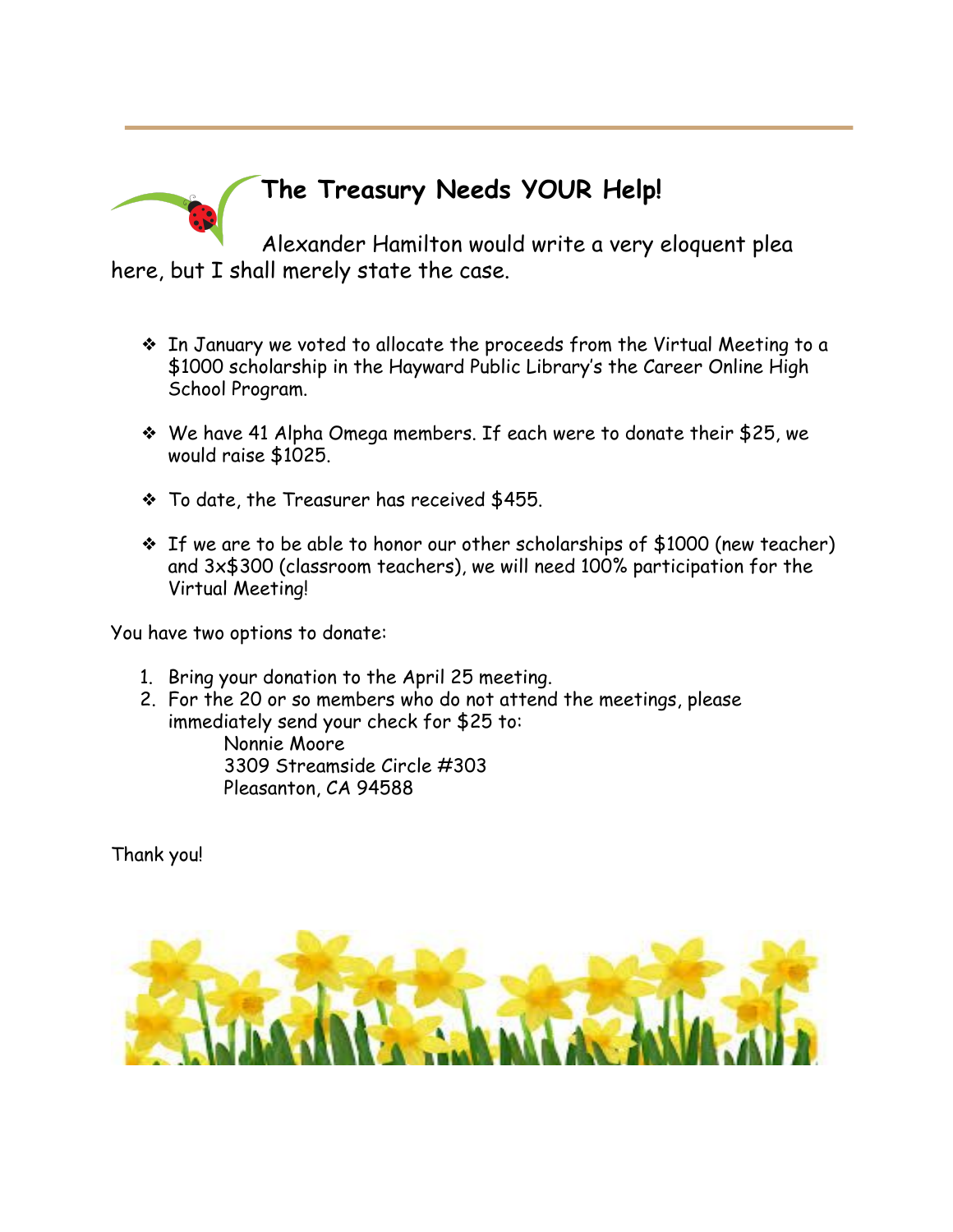

### **Legislative News By Sandy Daley**

It is the time of the year when every school is writing their SPSA plan and finalizing their budget for next year. Any residual money for the year has to be spent by March 15th, which can be a challenge to spend those funds strategically. As most of you know, a

school's new budget begins July 1st. However, the state has to present its budget at the beginning of the new fiscal year. In January, Governor Brown presented the first draft of the budget for 2017-18. Late last year, he announced a deficit of 1.5 billion, due to an accounting error. The good news is that of the \$177.1 billion budget proposed for 2017-2018, he has increased the education budget for public schools and community colleges to \$73.5 billion. That amount is up (\$2.1 billion) from last year's \$71.4 billion and nearly double the 2011-2012 low of \$47.3 billion. Of course with our new administration on the federal level, things could change. Other important aspects of the budget include:

- ❖ LCAP (Local Control) increases (\$744 million over last year) for those high-risk students: socio-economic, EL's and foster youth.
- ❖ An increase of \$300 in per pupil spending to \$10, 900.
- ❖ The continuation of the quarter cent sales tax increase from 2012's Prop 30. Remember, 2012 was the year with the lowest educational funding. Prop. 30 also taxed the wealthiest Californians, which will continue for 12 more years with the passage of Prop. 55 in November of 2016.

In addition to the above budget, Governor Brown has proposed a \$14.6 billion for the higher education budget. This is an increase of anywhere from 2.5%-5.3% for the Cal State and University systems. Community colleges receive \$121 million.

Many in California feel that higher education for the UC, CSU, and Community colleges should be free for California students. Many Faculty members want to restore the Master Plan For Higher Education, which was developed in 1960. The Plan reclaims spaces for in-state students, re-emphasizes the public service mission, and makes a financial commitment through an annual income tax surcharge called the \$48 fix. Median-income families pay \$48 per year, 2/3's of the families pay less than \$150, and the upper income earners (top 5%) pay \$7,100. By 2016, the State was spending 39% less per student than it had 15 years before. Less money impacts students, the classes they can take and the number of years it takes them to go through the system.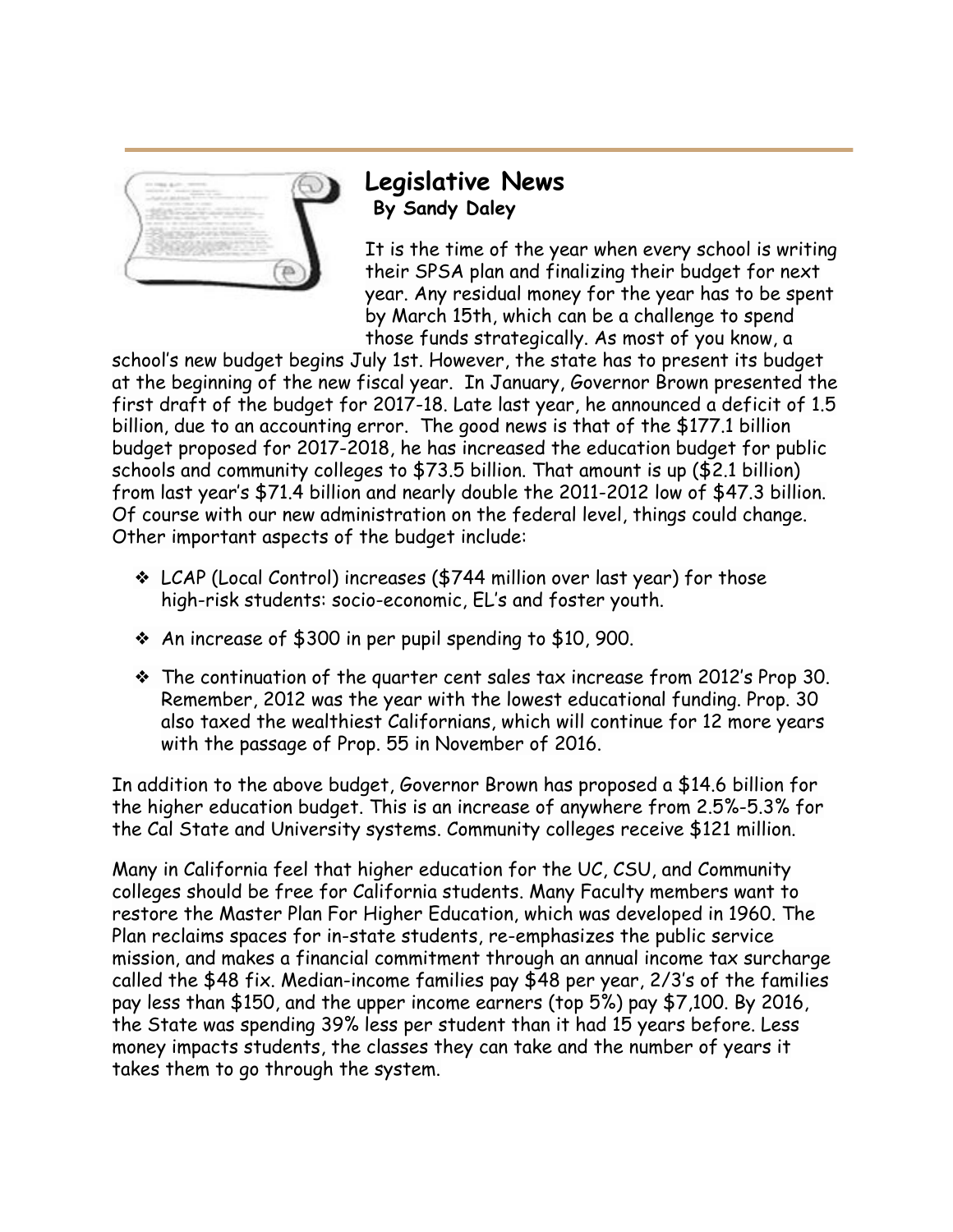CTA is urging members to contact any member of the Assembly Education Committee and ask them to vote YES on Transparency Bill 1478 on Wednesday April 5th. This bill, crafted by Reginald Jones-Sawyer of Los Angeles, would require charter schools' governing boards to follow the existing transparency and accountability laws already in place when operating taxpayer-funded schools. You can contact them via Twitter or phone. Our closest contacts are:

Kevin McCarty (Sacramento) 916-319-2007 @AsmKevinMcCarty

Tony Thurmond (Richmond) 916-319-2015 @TonyThurmond





## APRIL MEETING:

We will be meeting at China Bistro on April 25th. Check in between 5:00-5:30 pm. Cost: \$25.

**Click on the [RSVP](https://docs.google.com/forms/d/e/1FAIpQLSfVqec-FgXZt7u6RAW5Cs2wRx2DsBXInKPQMQ4voY2Oie5BTg/viewform) link below to reserve**

**your dinner.**

[https://docs.google.com/forms/d/e/1FAIpQLSfVqec-FgXZt7u6RAW5Cs2wR](https://docs.google.com/forms/d/e/1FAIpQLSfVqec-FgXZt7u6RAW5Cs2wRx2DsBXInKPQMQ4voY2Oie5BTg/viewform) [x2DsBXInKPQMQ4voY2Oie5BTg/viewform](https://docs.google.com/forms/d/e/1FAIpQLSfVqec-FgXZt7u6RAW5Cs2wRx2DsBXInKPQMQ4voY2Oie5BTg/viewform)

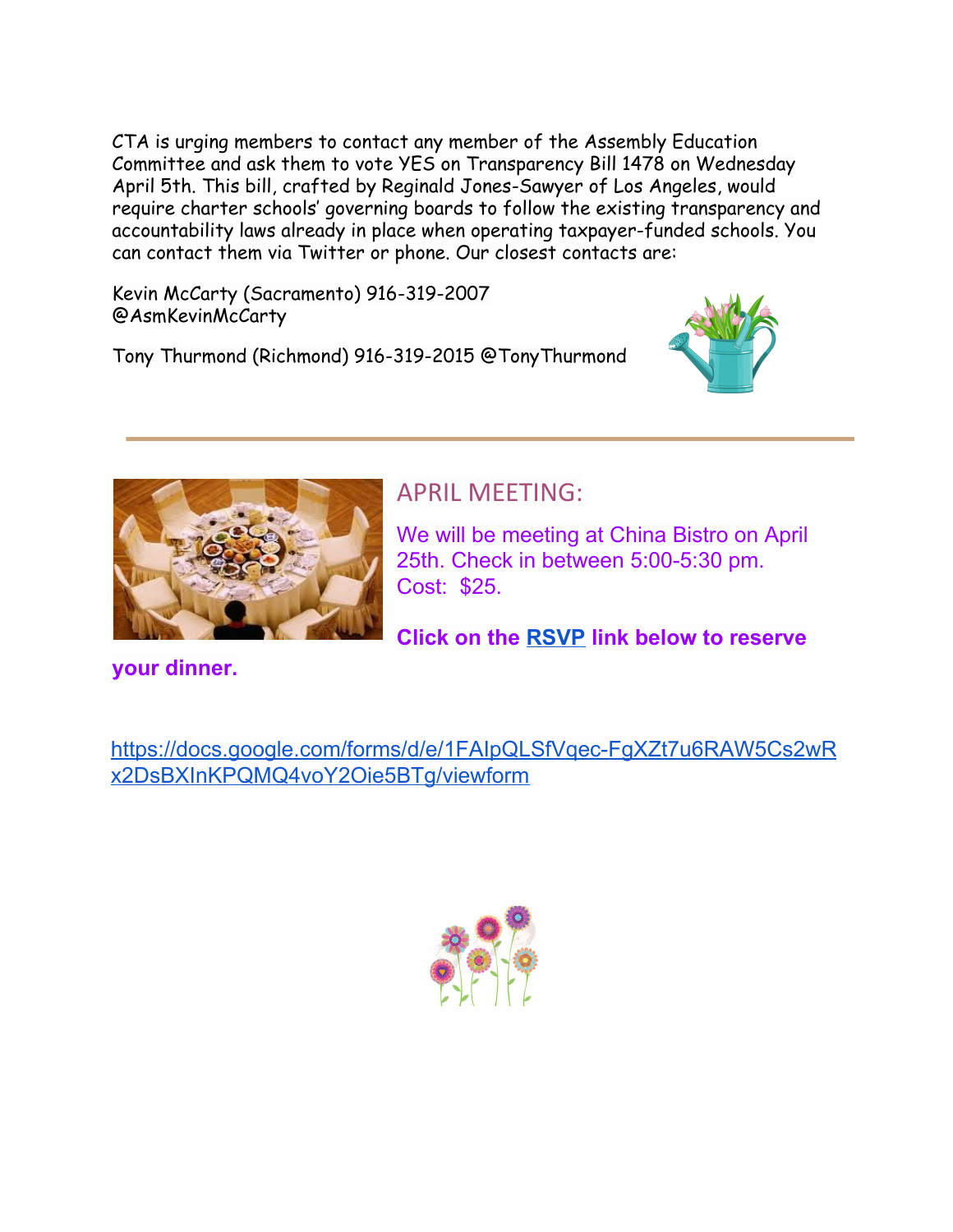**Book Notes** By Marilyn Baker-Madsen



I first became acquainted with bestselling author, Kate Morton, last March when I read the Advanced Copy of her latest book, The Lake House. I was on vacation in a little cabin in Point Arena when torrential rains held me captive in the cabin for two days! I curled up on the sofa in front of the fire and lost myself in this beautifully written, mysterious, multigenerational saga of the Edevane family. The family suffers a tragic loss at their

county house, Loeanneth, in Cornwall in 1933. The loss is so great that the family abandons Loeanneth forever.

Seventy years later, after being forced to take a break from her duties when she became personally involved in a particularly difficult case, Sadie Sparrow, a Detective with the Metropolitan Police in London, stumbles on the abandoned house where she is staying with her grandfather in Cornwall. Her detective's background leads her to discover the story of the Edevan's baby boy who disappeared without a trace.

Alice Edevane, the older sister of the missing boy is now an older lady who has become a bestselling author of detective novels. She is drawn back into the family secrets she has worked so hard to escape by the tenacious Sadie Sparrow who is trying to solve not only this mystery, but the one in London that resulted in her forced leave of absence. The astonishing conclusion of this gripping novel caught the reader by surprise!

I found this book such an engrossing read that I got copies of two other books by Kate Morton, The House at Riverton and The Forgotten Garden. Both of these novels are also beautifully written and satisfying reads with tantalizing secrets and drama. The House at Riverton was Kate Morton's debut novel about the Hartford